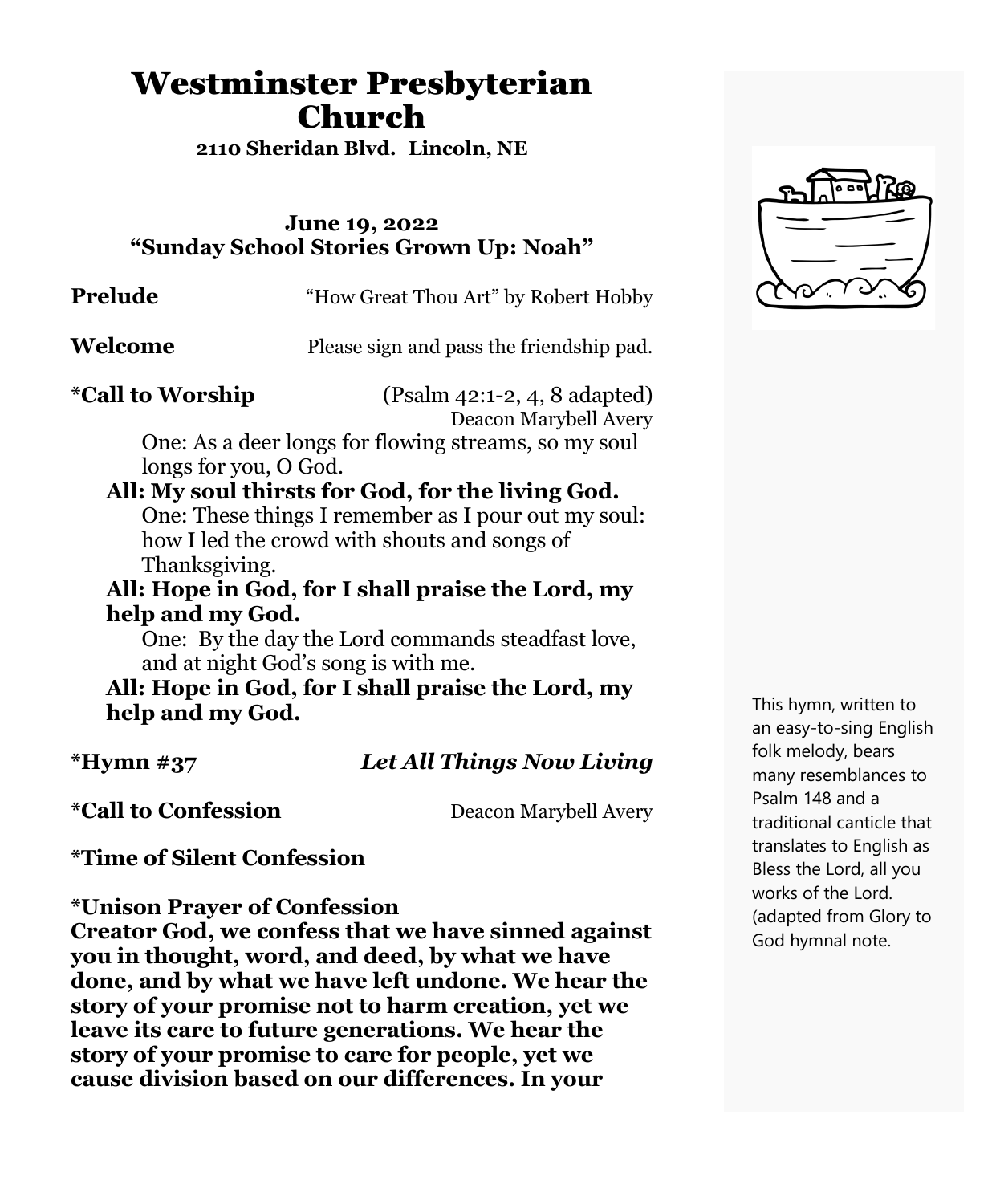During our summer worship series, you will see the first and last parts of this Confession repeated weekly. The section naming our sin will be written to reflect themes found in the scripture of the day. All of our words in worship, hymns, and sermon themes at Westminster start with scripture!

During our "SS Stories Grown Up" series, you'll hear the story each week from the Spark Bible or a similar reading. If you're looking for a good Children's Bible, the Spark versions are excellent!

**mercy, forgive what we have been, help us amend what we are, and direct what we shall be, that we may delight in your will and walk in your ways. With hope in Christ, we pray. Amen.**

#### **Response to the Confession #471** *O Lord, hear my prayer. O Lord, hear my prayer. When I call, answer me. O Lord, hear my prayer. O Lord, hear my prayer. Come and listen to me.*

#### **\*Assurance of Forgiveness**

…Believe and share the good news! *In Jesus Christ, we are a new creation!*

**\*Response of Praise #581 Gloria Patri** *Glory be to the Father, and to the Son, and to the Holy Ghost; as it was in the beginning, is now, and ever shall be, world without end. Amen. Amen.*

#### **\*Passing of the Peace**

*Please share a sign of welcome and inclusion that is mutually comfortable (high five, handshake, fist/elbow bump) with your neighbors.*

May the peace of Christ be with you. *And also with you.*

**Trish Souliere** 

#### **Prayer for Illumination**

#### **Scripture**

| <b>Hebrew Scriptures</b>                       | Genesis 6-9 Selected | $O.T.$ pg. $5$ |
|------------------------------------------------|----------------------|----------------|
| The Word of the Lord. <b>Thanks be to God.</b> |                      |                |

| Sermon | "Sunday School Stories Grown Up: Noah" |
|--------|----------------------------------------|
|        | Rev. Dr. Jimmy Shelbourn               |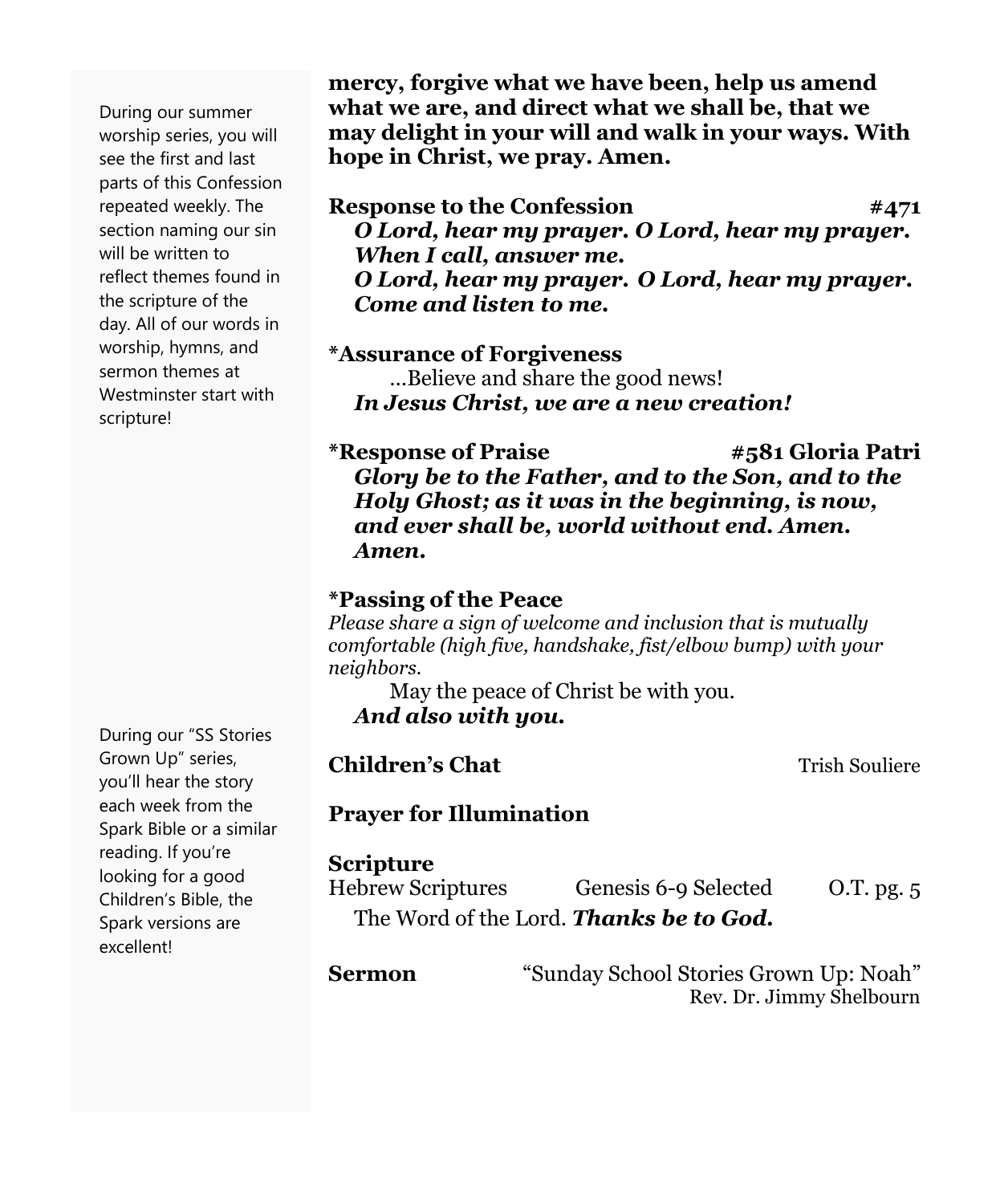**\*Hymn #13** *The Mighty God with Power Speaks* 

**\*Affirmation of Faith (Apostles' Creed, modernized)** Deacon Marybell Avery *I believe in God, the Father almighty, creator of heaven and earth.*

*I believe in Jesus Christ, God's only Son, our Lord,*

 *who was conceived by the Holy Spirit, born of the virgin Mary, suffered under Pontius Pilate, was crucified, died, and was buried; he descended to the dead. On the third day he rose again; he ascended into heaven, he is seated at the right hand of the Father, and he will come to judge the living and the dead.*

*I believe in the Holy Spirit, the holy catholic church, the communion of saints, the forgiveness of sins, the resurrection of the body, and the life everlasting. Amen.*

**Moment of Gratitude**

**Prayer of Thanksgiving**

**Special Music:** *We Are a Rainbow* by David Kai Westminster Choir

**Prayers of the People** Deacon Marybell Avery

**The Lord's Prayer**

*Our Father, who art in heaven, hallowed be thy name; thy kingdom come, thy will be done on earth as it is in heaven. Give us this day our*

Fun Fact: The author of this hymn, Michael Morgan, served as the organist at Columbia Seminary when Pastor Chris was in seminary. Morgan is the owner of the largest private collection of noteworthy Bibles in the world (according to his biography).

Pastor Chris added in a Moment of Gratitude to our services when we returned to worshipping in-person. The idea comes from the statement, "A Presbyterian's response to God's grace is gratitude," which itself is rooted in our Reformed tradition. Gratitude is our thoughtful response that takes many forms such as thanksgiving, service to others, contemplation, or even simple joy.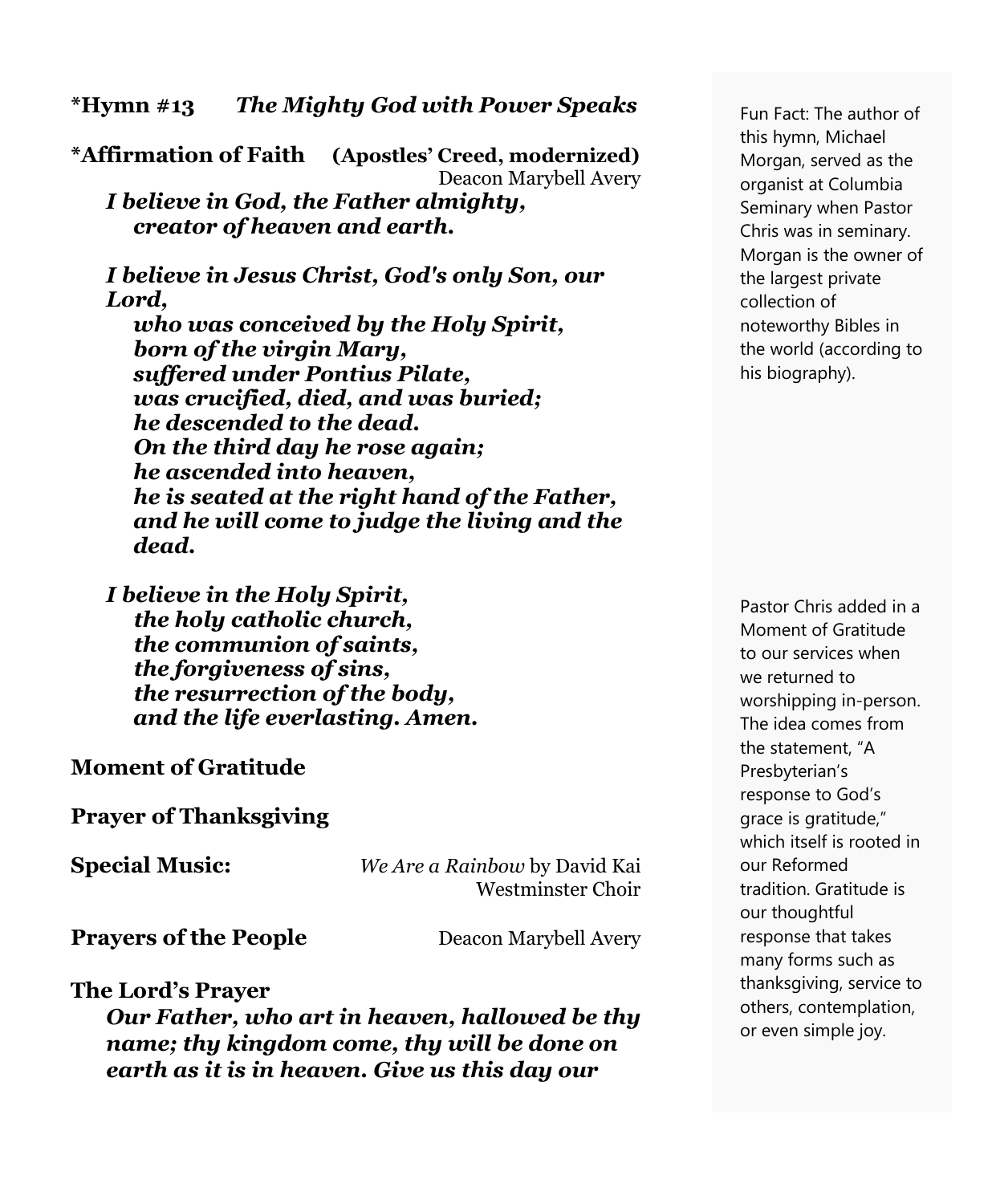*daily bread and forgive us our debts as we forgive our debtors, and lead us not into temptation, but deliver us from evil. For thine is the kingdom and the power and the glory forever. Amen.*

## **\*Hymn #738** *O Master, Let Me Walk with Thee*

| *Charge & Benediction | Rev. Dr. Jimmy Shelbourn |
|-----------------------|--------------------------|
|-----------------------|--------------------------|

**Postlude** "Holy God, We Praise Thy Name" by Barbara Harbach

---------------------------------------------------------------------------------------------

\*Please rise in body or spirit for these parts of worship.

**Ministers:** The whole congregation **Pastors:** Rev. Chris Peters & Rev. Dr. Jimmy Shelbourn **Liturgists:** Deacon Marybell Avery **Interim Music Director:** Ronnie Zanella **Organist:** John Ross **Director of Children & Youth:** Trish Souliere **Ushers:** Leslie Miner, Robyn Uebele, Kim Kubick **Greeters:** Joyce Douglas, Marilyn Hood **Coffee Clean-Up:**

Westminster welcomes and values children in worship. If a parent feels a break is needed for their child during the service, our Infant Room is available. This is located off the entry foyer through the Sheridan Blvd./West-end sanctuary doors. When you enter the foyer, turn to your right, where the door will be open.

### **Giving to Westminster's Mission and Ministry**

**At Church**: An offering to support Westminster may be placed in our Giving Baskets following the service. These are located by the Sheridan Blvd. doors in the narthex and the sanctuary elevator exit. Look for the signs that read "Giving Basket." **Online**: To give online, visit the following web address: [https://westminsterlincoln.org/generosity-and-the-joy-of](https://westminsterlincoln.org/generosity-and-the-joy-of-giving/)[giving/](https://westminsterlincoln.org/generosity-and-the-joy-of-giving/)

If you don't want to take your bulletin with you, please dispose of it in the recycling basket as you exit the sanctuary.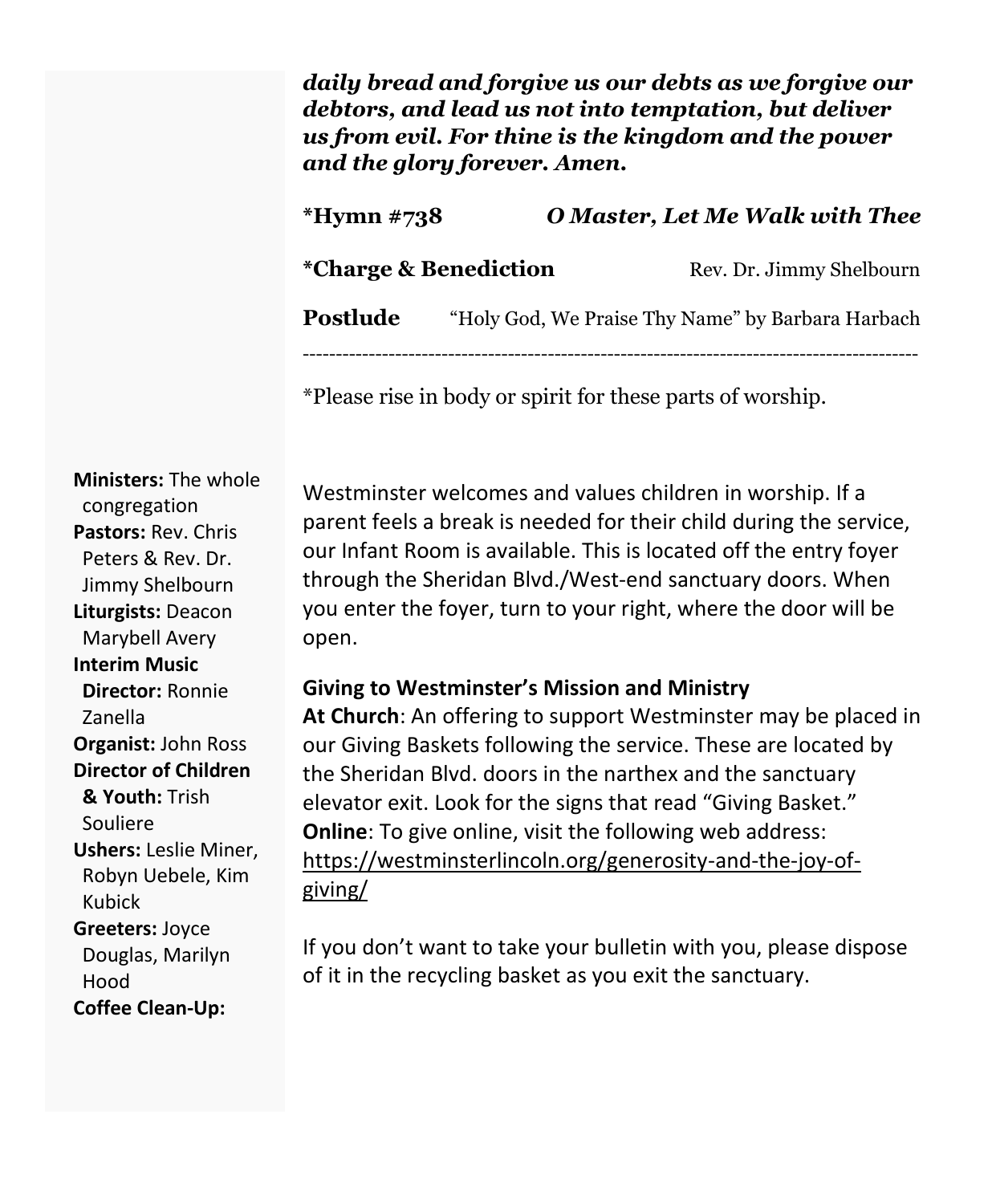'Ving

*"I am the vine, you are the branches . . ."*

### **The week of June 19, 2022**

*Westminster Presbyterian Church is an inclusive faith family, inspired by Jesus Christ, to call, nurture, and empower disciples.*

### **Adult Ed: "Scripture and Sermon Discussion"**

We will have a casual 20-minute *Scripture and Sermon* discussion with the preaching pastor as we walk through "Sunday School Stories Grown Up" this summer. We'll meet in the Lounge at 11 am.

### **Broken Elevator Update**

Last Sunday morning it was discovered that the elevator going from Cole Hall to the Sanctuary is broken. Building and Grounds has initiated the repair process and our contracted vendor has been on-site. Regretfully, the process of repairs will not be completed this Sunday. We apologize for this inconvenience beyond anyone's control. Please keep an eye on communications to learn when the elevator will be accessible again. If you have questions, please contact Tom Welstead, chair of Building and Grounds, or Pastor Chris.

### **Pastor Chris Vacation**

Pastor Chris will be on vacation Friday, June 17 – Wednesday, June 29, returning to the office on Thursday, June 30 and worship/preaching on Sunday, July 3. This time will include an intentional Sabbath (aka rest) from his church email and cell phone usage. If you have any needs or questions, contact the church office (402-475-6702). Our phone service includes Jimmy's cell number for pastoral care emergencies.

### **Family Movie Night**

### June 26, 9 PM - 11 PM

Be sure to save June 26 for family movie night. We will be showing the movie Encanto at 9 PM in the Westminster parking lot with popcorn, lemonade, and water for refreshments. All we need to make the event complete is you, your family, and your favorite lawn chairs.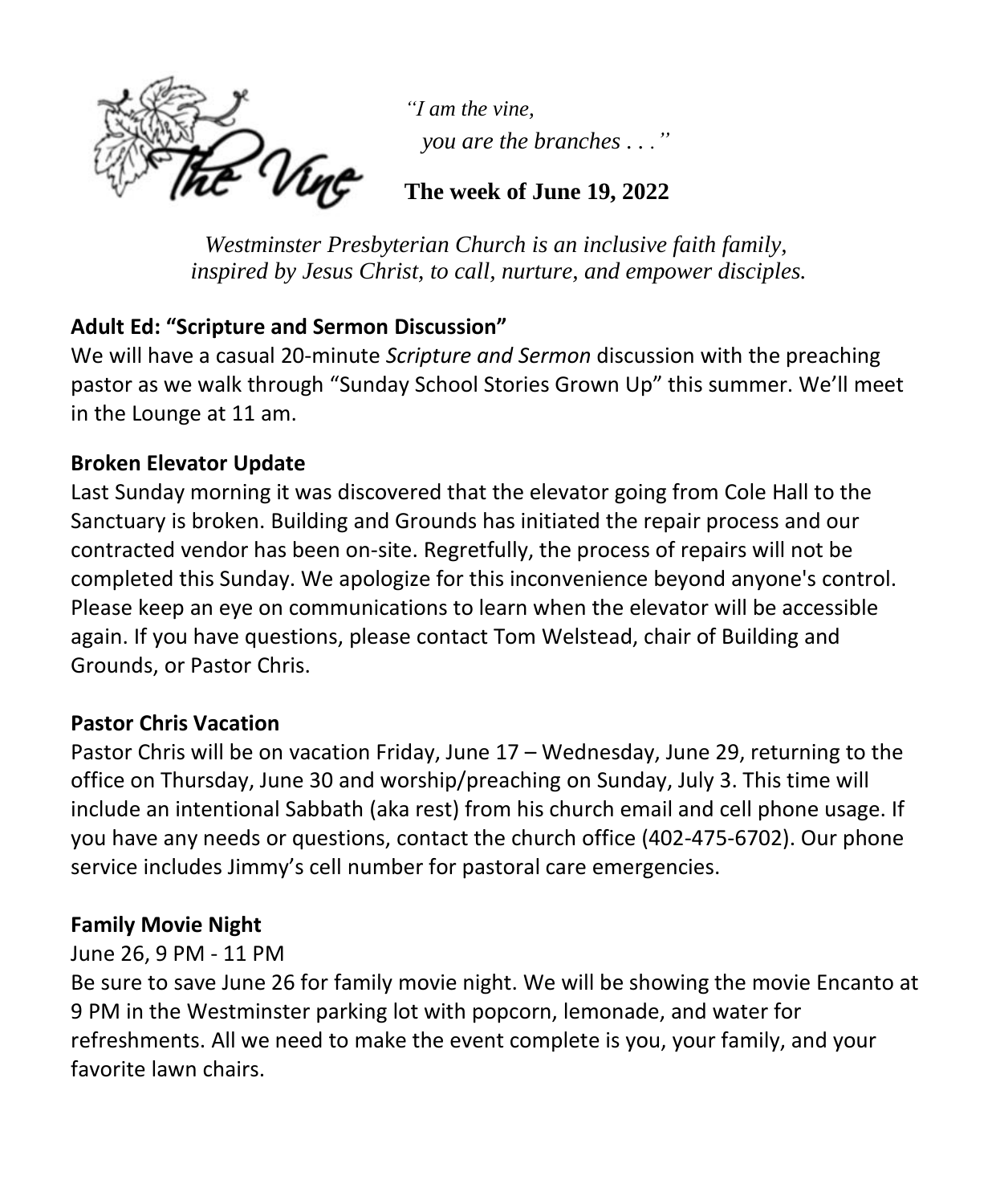### **Ladies Night Out**

Wednesday, June 29th, 5-7 PM Schilling Bridge, 575 Fallbrook Blvd, Suite 109

Please RSVP **no later than Monday, June 20** (we need to submit early this time). Feel free to invite a friend, neighbor, or relative to all our gatherings.

[http://schillingbridgecorkandtap.com](http://schillingbridgecorkandtap.com/)

~*Please just reply to Robyn (please do not Reply All). Feel free to email, text or call, 937- 935-6858.*

### **Lohmen Lore**

Often Westminster travelers to Lohmen have done a service project. Which of these



have they NOT done: a) helped construct an accessible playground, b) pulled weeds in a cemetery, c) baked cookies for an ecumenical gathering, or d) cleared rubble from the church spire? (Answer next week.)

Last week's answer: Lohmen is indeed really old—it was founded in 1292, the Late Middle Ages!

### **Repurpose your Pill Bottles**

The big orange Pill Bottle Container by the church front desk has seen a great deal of activity since April 1. We have filled the container many times over. Thank you for your



diligence of saving bottles, removing the labels, and scrubbing off the glue. **June 30 will be the last day for you to drop off your pill bottles**. Then what happens to them? They will be boxed and shipped to a collection site for distribution for supplies for Doctors without Borders. With little efforts

from us, many have a safe way to receive their medications. THANK YOU, Westminster for your support of this project.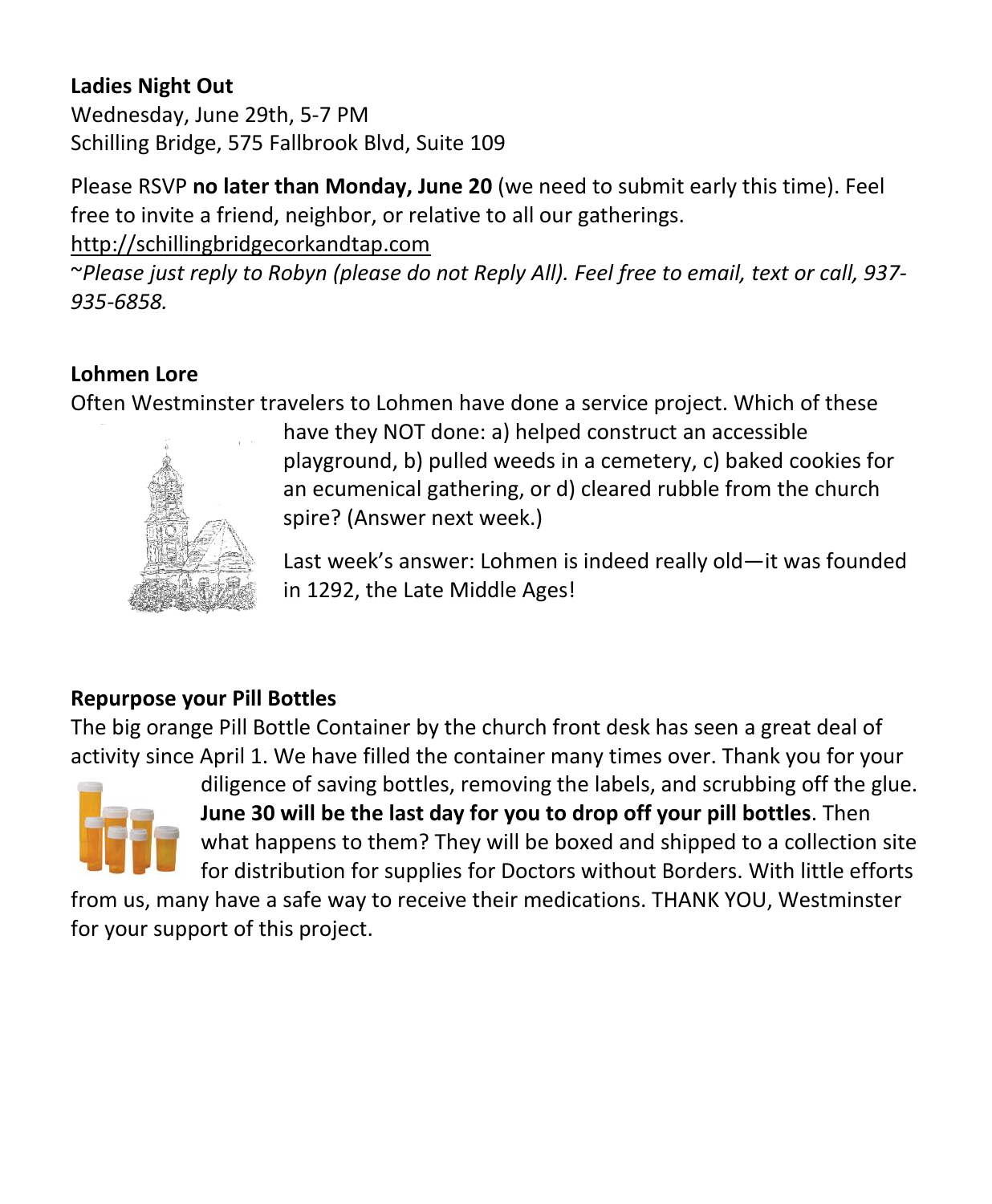#### **Lunch Bunch**

We will meet at Stauffer's Cafe & Pie Shoppe, 5600 S. 48th St., on Tuesday, July 5. RSVP to Jim Kinkennon at 402-290-5888 or email to [jimkinkennon@gmail.com.](mailto:jimkinkennon@gmail.com)

#### **Carol Joy Holling Ropes Course**

The Youth Group will meet at the church on July 9 at noon to go to Carol Joy Holling. An instructor will lead our group through high and low ropes challenges. We will stop for dinner on the way back to the church. We will be back at the church by 7 PM. \$10 per person, scholarships available.

#### **July Prairie Readers**

Wednesday, July 20, 1 pm, Lounge Book: *The Brilliant Life of Eudora Honeysett* by Annie Lyons Discussion leader Becky Bockrath

#### **World on a Plate**

The evening of July 22, *World on a Plate* is going to Greece. Don't go looking for your passports, we are just heading east on South Street to the Pappas Oikos! Mark your calendar, RSVP, and start researching that great Greek cuisine! Dinner begins at 6 PM. Please RSVP to Kathy Rohwedder at [kathrohw@yahoo.com](mailto:kathrohw@yahoo.com) or text (402)202-9889.

#### **Life Groups**

Life Groups currently meeting again: History Buffs, Explorers Study Group, Heart and Hands, Prairie Readers, Lunch Bunch, Ladies' Night Out, World On a Plate, Faith and Cancer, The Lohmen Group, PW Circles, Choirs

Life groups which haven't yet returned post-Covid: Guinness and Genesis, Sausage Egg & Scripture, Tour de Friends (bicycling) and Turning Pages (book club with females who are incarcerated)